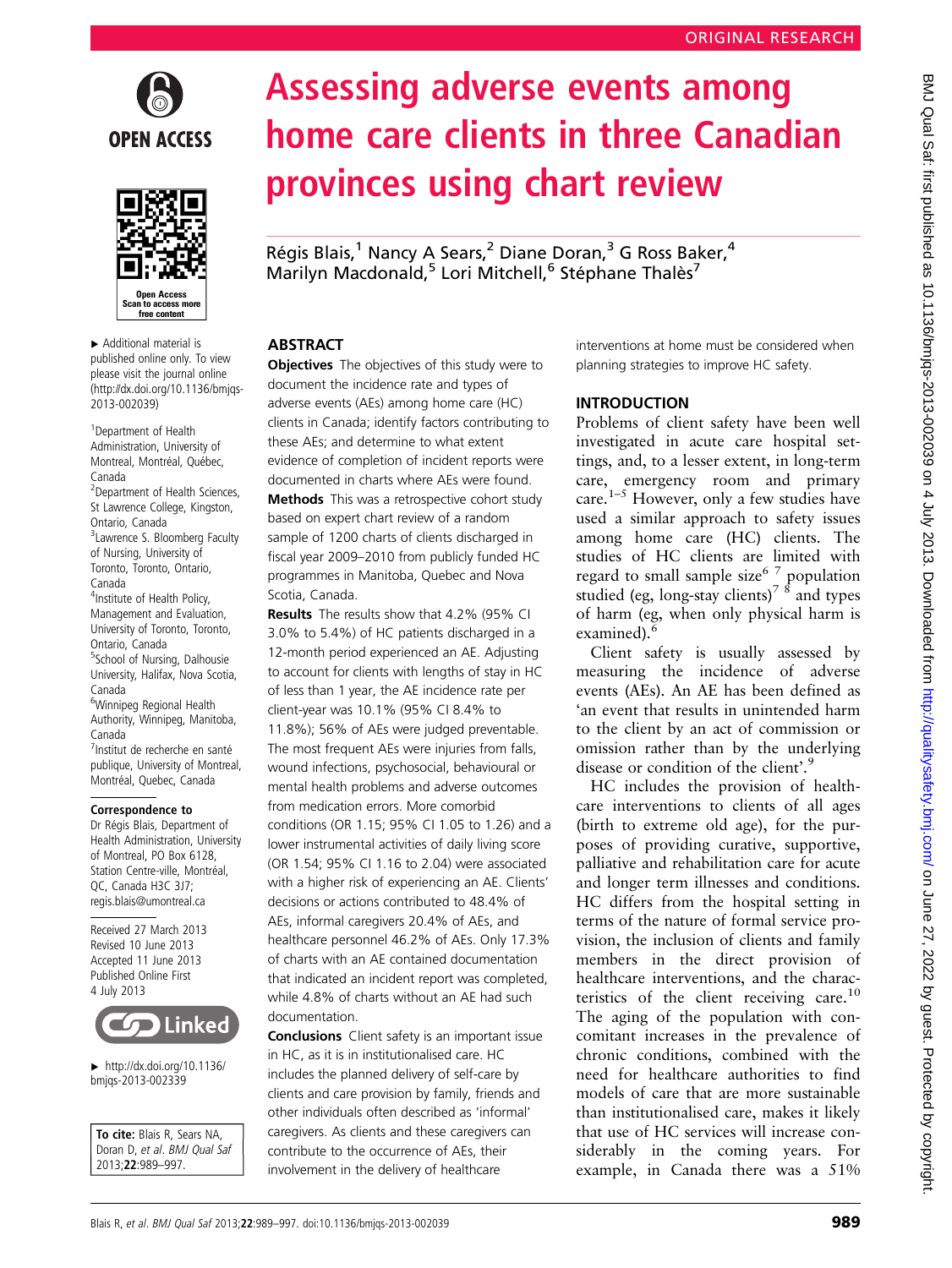increase in the number of HC clients from 1997 to 2007, with over 900 000 individuals receiving HC services in  $2007<sup>11</sup>$  Improving the safety of HC becomes more crucial given this rising utilisation and intensity of services provided in the home.

One of the first Canadian HC client safety studies reported a 5.5% annual incidence rate of AEs in a sample of 400 Winnipeg HC clients, of which injurious falls accounted for nearly half  $(46%)$ .<sup>7</sup> Two recent studies, one conducted in the  $USA^{12}$  and one in Canada,<sup>6</sup> found that 13% of HC clients experienced an AE. The two Canadian studies were limited in sample size, and each involved only one jurisdiction. The US study was based on clinical-administrative data not specifically designed to assess client safety.<sup>12</sup> Clinical-administrative databases constitute rich and cost-efficient sources of information on clients and services provided, but they have limitations in terms of the detail they can provide regarding the nature of AEs and contributing causes.<sup>8</sup> Incident reports filed by healthcare staff are another means of documenting problems of quality but they have been found to under-report safety events, at least in institutional settings. $13-15$ 

One more characteristic that distinguishes HC from hospital care, and has an impact on the calculation of the rate of AEs is the duration of care. The common way to calculate an AE rate in acute care hospitals is to assess the proportion of patients who experienced an AE, without necessarily taking into consideration the length of stay, which does not vary considerably across patients.<sup>1–5</sup> However, since HC can be as short as a few days or lasts several years, it is more important to consider the length of 'exposure': the risk of experiencing an AE is likely to be higher in clients receiving HC for a full year than in those who were cared for only a few days. However, past HC studies did not fully take that reality into account while calculating AE rates. $612$ 

This study attempted to fill these gaps by using data from client health records (or charts) to assess AEs and calculate an AE incidence rate per client-year.

The objectives of this study were to document the incidence rate and types of AEs among HC clients in three Canadian provinces in different regions of the country: Western Canada (Manitoba), Central Canada (Quebec) and Eastern Canada (Nova Scotia); identify the factors contributing to AEs among HC clients; and determine to what extent evidence of completion of incident reports was documented in charts where AEs were found.

## METHODS

#### Definitions

The following definition of an AE for HC clients was adapted from that used in international studies of hospital AEs and a recent Canadian study of HC AEs: an unintended physical, mental or social injury, harm or

complication that results in disability, death or increased use of healthcare resources, and that is caused by health care rather than by the client's underlying disease process.<sup>1–6</sup> In the context of HC, 'healthcare' includes three sources of care: (paid) healthcare providers, (unpaid) informal caregivers and self-care (care provided by the clients themselves). An AE can be caused by an act of commission (eg, inadequate treatment plan or poorly executed treatments) or of omission (eg, missed diagnosis, failure to treat).

## Study design and setting

This was a retrospective cohort study based on a review of charts of clients receiving publicly funded HC services in Manitoba, Quebec and Nova Scotia. In Manitoba, data were examined for clients receiving services under the responsibility of the Winnipeg Regional Health Authority, the largest city and major population centre for the province. In Quebec, publicly funded HC is provided by Health and Social Services Centers (CSSS). Due to budgetary limitations, only CSSSs in regions located within 260 km from Montreal (the provincial research coordination centre) were included in the sampling frame; this includes 10 of the 18 health regions in the province comprising about 90% of the Quebec population. Because Montreal is the most populous health region, five CSSSs were randomly selected out of its 12 CSSSs. In addition, five regions were randomly selected from the nine remaining regions and one CSSS was randomly selected from each of those five regions, for a total of 10 CSSSs in Quebec. In Nova Scotia, clients who received services provided by the Victorian Order of Nurses (VON) in the Halifax and Cape Breton Island (Sydney) regions were eligible for inclusion; these regions include the majority (57%) of the population of the province. All selected sites agreed to participate in the study and to provide access to client charts. Ethics approvals were obtained from the University of Manitoba, the Winnipeg Regional Health Authority, the University of Montreal, Dalhousie University, VON and each Quebec participating CSSS that required it.

## Case selection and sample

Using a 95% confidence level and an estimated AE incidence of 13% (the highest rate reported in recent studies), a sample of 1200 charts provides a margin of error of 1.84% (Roasoft Inc sample size calculator) and allows for the identification of a sufficient number of AEs and the analysis of risk factors. Consistent with this parameter, the target study sample was 1200 cases, including 300 from the Winnipeg region, 600 from Quebec (60 from each of the 10 CSSSs) and 300 from Nova Scotia (150 from each of the two regions). In each of the study sites a random sample of clients who were discharged from the publicly funded HC programme in fiscal year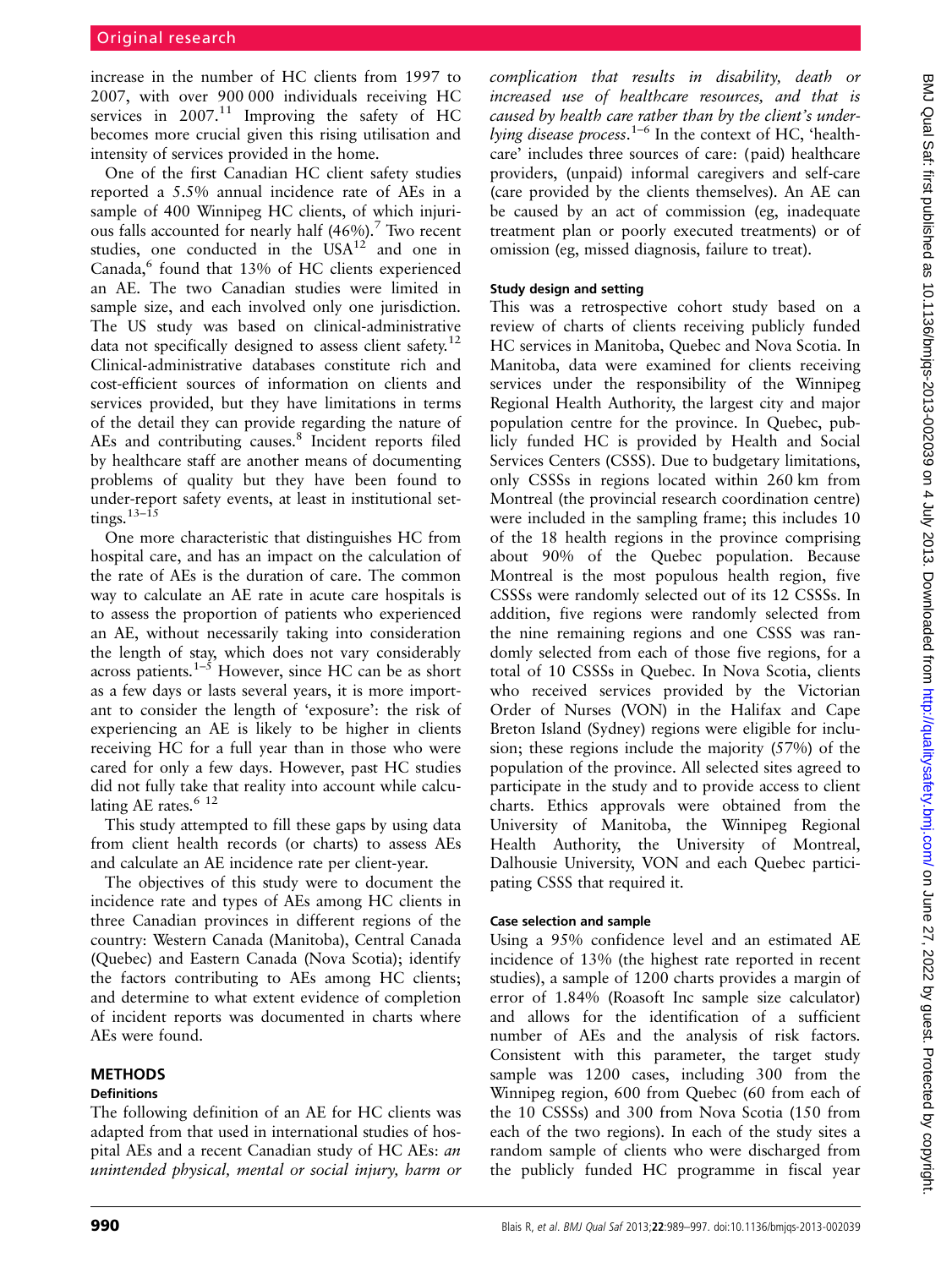2009–2010 (1 April 2009–31 March 2010) was selected. If a client was discharged more than once in the period, the first discharge (considered the index admission) was selected. Exclusion criteria were discharged outside of the study range, cases in which no HC services were initiated, and/or where the HC services provided were not directed towards the client (eg, services were a direct support to a family caregiver). Charts were randomly selected in each province until the required numbers were obtained. In total, 1200 valid charts were reviewed. The sampling cascade is shown in figure 1.

#### Data collection

The format and approach to charting across the sample sites varied, but generally all charts included administrative data consistent with client identification; social data describing living situations; clinical data including healthcare history, diagnoses and medication use; and clients' physical, cognitive and interpersonal functional statuses (table 1 and see online supplementary appendix table 1). The charts were specific to the clients' HC and were compiled and

maintained by HC case managers or nurses; charts were not physician records or cross-sector healthcare electronic records. Entries were made on a daily, weekly, monthly or other schedule depending on the protocols required by the HC programme.

Selected charts were reviewed using an adaptation for HC of the standard method developed for hospital chart review, $1-5$  a method used in the recent study in Ontario Canada.<sup>6</sup> Chart review forms, adapted from Sears *et al* $^{6}$  were computerised and installed on portable computers. Chart review was carried out on the premises of each HC agency. The review process was performed in two stages. In the first stage, each selected HC chart was assessed by one member of a team of trained nurses for the presence of one or more of 24 screening criteria potentially sensitive to the occurrence of an AE (table 2) and used in the Ontario study.<sup>6</sup> As reported by Sears *et al*<sup>6</sup> these criteria were adapted from those applied in hospital AE studies, modified and validated through an expert Delphi process, and then tested for validity. Nurse reviewers also recorded information on the clients' demographics, functional status (activities of daily



Figure 1 Sampling cascade. \*Reasons for ineligibility were dates outside of study range; no home care episode; or home care service request was for informal caregiver.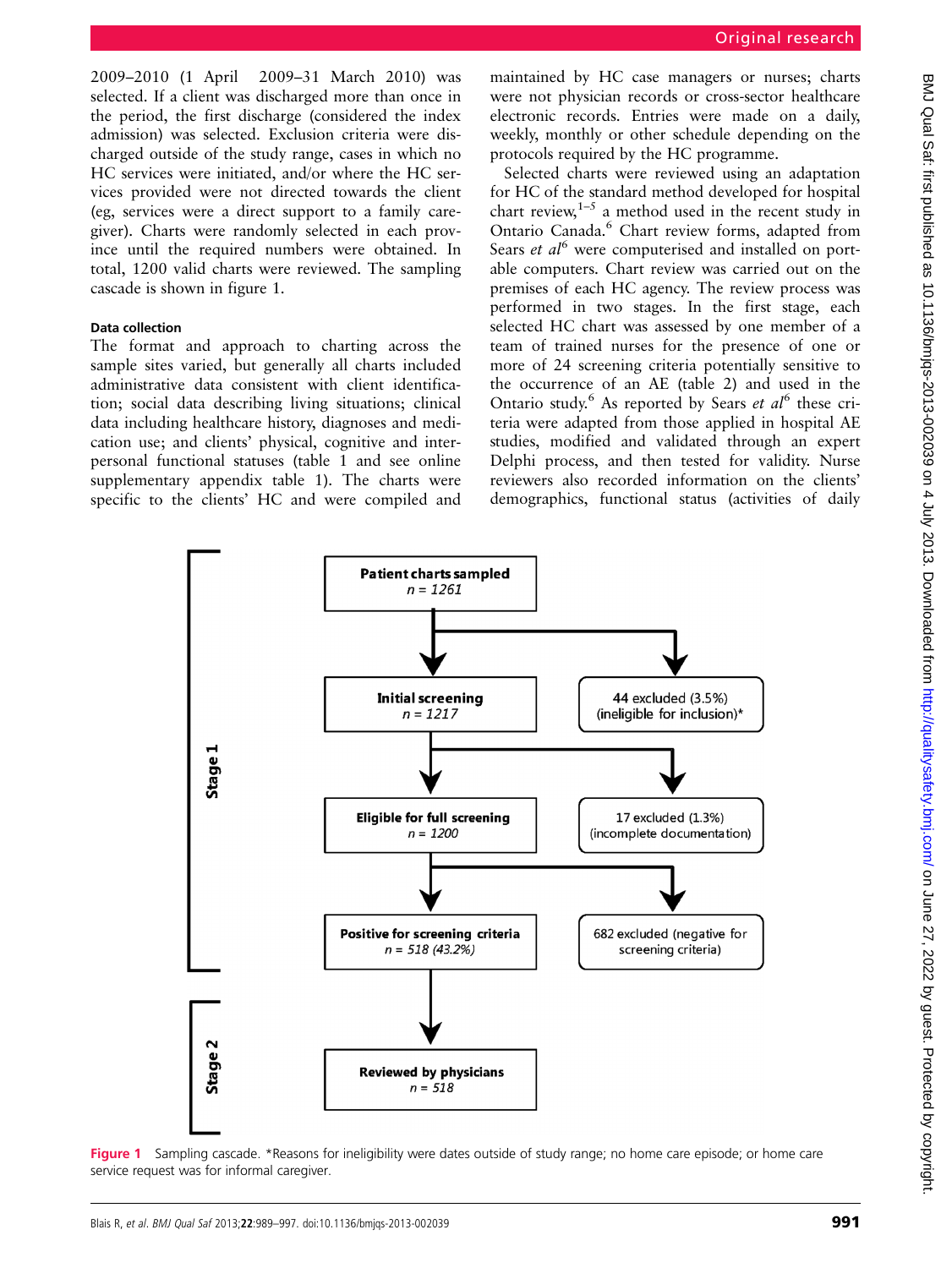#### Table 1 Characteristics of clients with or without AE (selected variables)<sup>†</sup>

|                                                                                | <b>Adverse events</b> |       |              |          |  |  |  |
|--------------------------------------------------------------------------------|-----------------------|-------|--------------|----------|--|--|--|
| <b>Characteristic</b>                                                          | <b>No</b>             | Yes   | <b>Total</b> | p Value* |  |  |  |
| Age (years)                                                                    | 71.20                 | 75.93 | 71.52        | 0.016    |  |  |  |
| Difficulty with communication later on during index admission (%)#             | 14.46                 | 23.75 | 15.10        | 0.025    |  |  |  |
| Difficulty with communication at intake or later on during index admission (%) | 15.35                 | 24.05 | 15.94        | 0.041    |  |  |  |
| Cognitive patterns problems (out of 3)§                                        | 0.65                  | 1.12  | 0.68         | 0.004    |  |  |  |
| Communication problems (out of 4)                                              | 0.71                  | 0.96  | 0.72         | 0.017    |  |  |  |
| Mood and behaviour problems (out of 2)                                         | 0.31                  | 0.49  | 0.32         | 0.022    |  |  |  |
| IADL (1 independent, 4 dependent)                                              | 2.35                  | 2.82  | 2.39         | 0.000    |  |  |  |
| IADL (% independent)                                                           | 43.9                  | 27.4  | 42.6         | 0.000    |  |  |  |
| ADL (1 independent, 4 dependent)                                               | 1.63                  | 1.86  | 1.65         | 0.015    |  |  |  |
| ADL (% independent)                                                            | 68.5                  | 59.3  | 67.8         | 0.011    |  |  |  |
| Client functional status has deteriorated during admission (%)                 | 24.88                 | 56.79 | 27.11        | 0.000    |  |  |  |
| Pain (%)                                                                       | 55.57                 | 75.38 | 57.01        | 0.002    |  |  |  |
| History of falls (%)                                                           | 30.00                 | 43.84 | 31.09        | 0.014    |  |  |  |
| Medications: number of prescriptions and over-the-counter meds:                |                       |       |              |          |  |  |  |
| None                                                                           | 33                    | 2     | 35           |          |  |  |  |
| $1 - 3$                                                                        | 154                   | 9     | 163          |          |  |  |  |
| $4 - 9$                                                                        | 532                   | 36    | 568          |          |  |  |  |
| >9                                                                             | 267                   | 34    | 301          |          |  |  |  |
| Total                                                                          | 986                   | 81    | 1067         | 0.015    |  |  |  |
| Number of comorbid conditions (out of 32)                                      | 3.94                  | 5.56  | 4.05         | 0.000    |  |  |  |
| Cardiac and vascular disease (out of 7)                                        | 1.37                  | 2.01  | 1.41         | 0.000    |  |  |  |
| Transient ischaemic attack                                                     | 0.08                  | 0.15  | 0.08         | 0.032    |  |  |  |
| Coronary artery disease                                                        | 0.21                  | 0.40  | 0.22         | 0.000    |  |  |  |
| Hypertension                                                                   | 0.50                  | 0.67  | 0.51         | 0.004    |  |  |  |
| Neurological                                                                   |                       |       |              |          |  |  |  |
| Other dementia                                                                 | 0.07                  | 0.17  | 0.08         | 0.002    |  |  |  |
| Infections (out of 5)                                                          | 0.25                  | 0.53  | 0.27         | 0.001    |  |  |  |
| Pneumonia                                                                      | 0.07                  | 0.14  | 0.07         | 0.018    |  |  |  |
| Urinary tract infection                                                        | 0.06                  | 0.20  | 0.07         | 0.000    |  |  |  |
| Other infection                                                                | 0.11                  | 0.20  | 0.12         | 0.026    |  |  |  |
| <b>Diabetes</b>                                                                | 0.26                  | 0.38  | 0.26         | 0.012    |  |  |  |
| Respiratory (out of 2)                                                         | 0.18                  | 0.33  | 0.19         | 0.020    |  |  |  |
| Emphysema/chronic obstructive lung disease                                     | 0.12                  | 0.25  | 0.13         | 0.001    |  |  |  |
| Other comorbid conditions not noted above                                      | 0.59                  | 0.70  | 0.60         | 0.045    |  |  |  |

\*p Value indicates significant difference between cases with and without adverse event, based on  $\chi^2$  test for categorical variables and t test for continuous variables. None of the p values correct for multiple comparisons.

†This table presents only the statistically significant variables. See online [supplementary appendix](http://qualitysafety.bmj.com/lookup/suppl/doi:10.1136/bmjqs-2013-002039/-/DC1) table 1 for all tested variables.

‡Indicates the percentage of clients with this characteristic.

§Indicates the average number of problems or conditions in this category.

living (ADL); instrumental ADL (IADL)) and comorbid conditions (presence/absence). Ordinal ADL scores (1–4) were calculated as the sums of the scores on each item (1=independent; 2=with difficulty; 3=assistance; 4=dependent) divided by the number of items.<sup>12</sup> IADL scores (1–4) were calculated the same way. A higher score thus meant a higher level of functional impairment.

In the second stage, charts that were positive for at least one screening criterion were reviewed by one member of a team of trained physicians experienced in HC. An AE was identified when a physician

reviewer determined that all three AE criteria were met: there was an injury and the client experienced disability, death or increased use of services, and it was likely caused by healthcare (ie, the causation rating was at least four: more than a 50% likelihood of being caused by healthcare).To make this determination, physician reviewers first assessed whether the client suffered any unintended injury, harm or complication. If there was no injury, the review process stopped. If there was an injury reviewers determined if the injury resulted in disability, death or increased use of healthcare services (eg, intensified or prolonged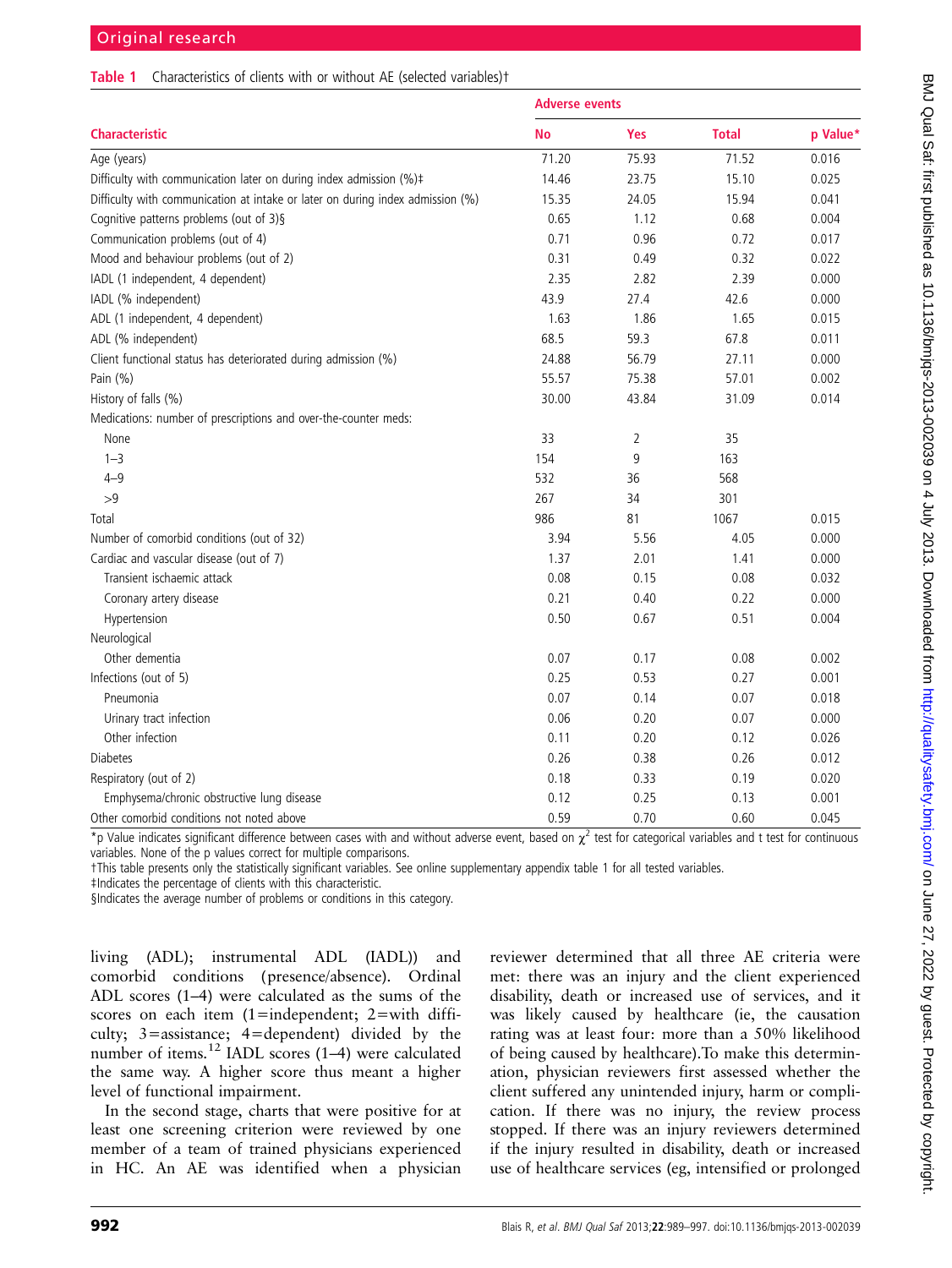$\frac{\chi^2t}{\chi\star}$ 

|                  |                                                                                                                                    | <b>Charts with</b><br>criterion |        | charts with<br>criterion | <b>Adverse event</b> |                 |
|------------------|------------------------------------------------------------------------------------------------------------------------------------|---------------------------------|--------|--------------------------|----------------------|-----------------|
| <b>Criterion</b> |                                                                                                                                    | Ν                               | $%1 +$ | N                        | %                    | $\chi^2$        |
| 1                | Unplanned admission (including readmission) to home care within the<br>6 months after discharge from index admission               | 57                              | 4.8    | 13                       | 16.0                 | $**$            |
| 2                | Request for admission (denied or wait-listed) to home care within the<br>6 months after discharge from index admission             | 3                               | 0.3    | $\theta$                 | 0.0                  |                 |
| 3                | Recognised actual or potential environmental risks                                                                                 | 108                             | 9.0    | 12                       | 14.8                 |                 |
| 4                | Recognised actual or potential risks related to client behaviour                                                                   | 115                             | 9.6    | 19                       | 23.5                 | * *             |
| 5                | Inappropriate/inaccurate home care or service provider assessment of client                                                        | 11                              | 0.9    | 0                        | 0.0                  |                 |
| 6                | New problem/diagnosis noted during index admission                                                                                 | 243                             | 20.3   | 38                       | 46.9                 | $\star$ $\star$ |
| 7                | Client injury, harm, trauma or complication during home care admission                                                             | 182                             | 15.2   | 34                       | 42.0                 | $**$            |
| 8                | Unplanned assessment/treatment by primary care provider during index<br>admission                                                  | 67                              | 5.6    | 17                       | 21.0                 | $\star$ $\star$ |
| 9                | Unplanned visit to hospital emergency department during index admission                                                            | 279                             | 23.3   | 49                       | 60.5                 | $* *$           |
| 10               | Unplanned admission to acute care hospital during index admission                                                                  | 242                             | 20.2   | 31                       | 38.3                 | $* *$           |
| 11               | Unplanned admission/request for admission to long-term care facility                                                               | 45                              | 3.8    | 3                        | 3.7                  |                 |
| 12               | Adverse drug reaction during index admission                                                                                       | 7                               | 0.6    | 4                        | 4.9                  | $* *$           |
| 13               | Acquired infection/sepsis                                                                                                          | 115                             | 9.6    | 32                       | 39.5                 | $* *$           |
| 14               | Development of neurological deficit not present on admission but present at<br>the time of discharge from the index home care stay | 8                               | 0.7    | $\overline{2}$           | 2.5                  | $\star$         |
| 15               | Emotional or psycho-social problem in patient or informal caregiver                                                                | 44                              | 3.7    | 9                        | 11.1                 | $* *$           |
| 16               | Unexpected death:                                                                                                                  | 37                              | 3.1    | $\overline{2}$           | 2.5                  |                 |
| 17               | Other client complications, for example, AMI, CVA, PE, DVT, etc                                                                    | 101                             | 8.4    | 12                       | 14.8                 | $\star$         |
| 18               | Expected family/informal caregiver availability for client assistance not realised                                                 | 17                              | 1.4    | 4                        | 4.9                  | $\star\star$    |
| 19               | Dissatisfaction with care documented in the client record and/or evidence of<br>complaint lodged                                   | 17                              | 1.4    | 1                        | 1.2                  |                 |
| 20               | Adverse event reported by a caregiver                                                                                              | 50                              | 4.2    | 8                        | 9.9                  | $\star$ $\star$ |
| 21               | Documentation or correspondence indicating litigation, either contemplated<br>or actual                                            | 1                               | 0.1    | $\theta$                 | 0.0                  |                 |
| 22               | Inappropriate discharge/inadequate discharge plan for index admission                                                              | $\overline{2}$                  | 0.2    | $\mathbf 0$              | 0.0                  |                 |
| 23               | Unplanned admission to any hospital within the 6 months after discharge<br>from index admission                                    | 21                              | 1.8    | 4                        | 4.9                  | $* *$           |
| 24               | Any other undesirable outcomes not covered above                                                                                   | 7                               | 0.6    | $\mathbf{0}$             | 0.0                  |                 |

Table 2 Screening criteria in the stage 1 review

 $*_{p<0.05;}$  \*\*p<0.01.

 $\tau \chi^2$  indicates the association between the presence of a criterion and the risk of an adverse event.

‡Out of 1200 fully audited charts.

§Out of 81 charts with adverse events.

AMI, acute myocardial infarction; CVA, cerebrovascular accident (stroke); DVT, deep vein thrombosis; PE, pulmonary embolus.

Mean number of criteria per chart 3.63

HC, additional treatment, medical consultations, emergency room visit, hospital admission). Finally, the physician reviewers used the six-point scale  $(1 = \text{virtu-}$ ally no evidence of healthcare causation;  $2 =$  slight to modest evidence of healthcare causation;  $3 = \text{health}$ care causation not likely (less than 50/50, but 'close call'); 4 = healthcare causation more likely (more than 50/50, but 'close call');  $5 =$  moderate to strong evidence of healthcare causation;  $6 = \text{virtually}$  certain evidence of healthcare causation), employed in previous studies, $1-6$  to determine the extent to which healthcare (whether by paid healthcare providers, informal caregivers or the client), rather than the clients' disease processes, was responsible for the

injury. Physician reviewers also judged the preventability of each AE using the 6-point scale  $(1 = \text{virtually})$ unpreventable;  $2 =$  slight to modest preventability; 3  $=$  preventability not quite likely (less than 50/50, but 'close call'); 4 = preventability more than likely (more than 50/50, but 'close call');  $5 =$  strongly preventable;  $6$  = virtually certain for preventability) also used in previous studies.1–<sup>6</sup>

After each day of chart review, nurses and physician reviewers transferred data to a secure web depot at the coordinating research centre at the University of Montreal. At both stages of the review process, interrater reliability was also assessed on a random sample of 10% of the charts using the  $\kappa$  statistic.<sup>16</sup>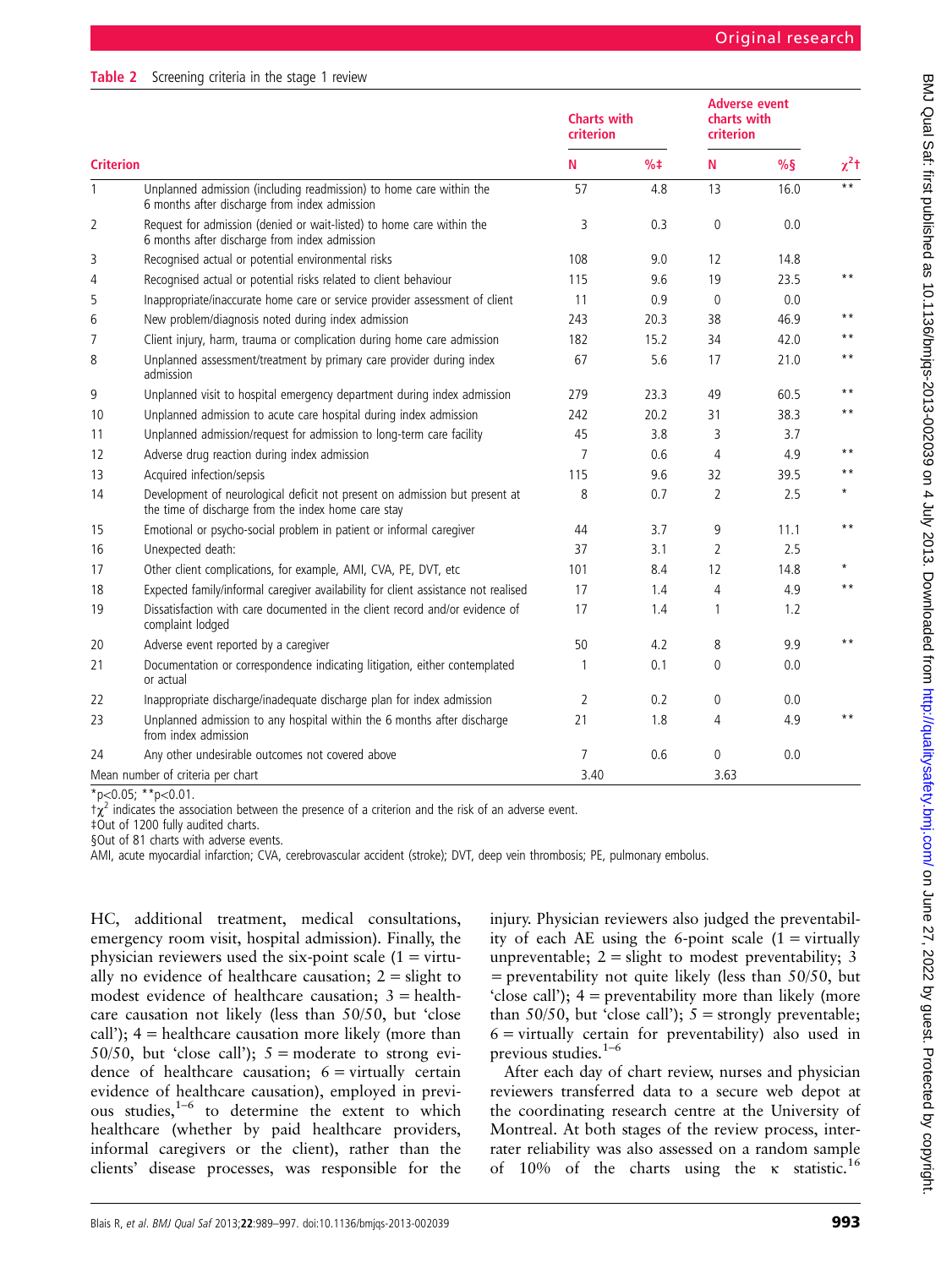Agreement between nurses for the first stage of the review process (presence of a screening criterion) was moderate ( $\kappa$ =0.58). Agreement between physicians for the second stage of the review ranged from fair for the determination of whether an injury had occurred  $(\kappa=0.35)$  to excellent for the determination of whether the injury had a consequence  $(\kappa=1.0).^{16}$ 

Reviewers looked for AEs that occurred during the HC index admission and that were detected during either the index or during subsequent HC admissions over the 6-month period after discharge from the index admission. Since HC length of stay can be very long, they also limited identification of AEs to the 12 months preceding discharge from the index admission. Only information present in the HC charts could be used; information in hospital charts or elsewhere was not available unless mentioned in the HC charts.

#### Data analysis

Descriptive analysis was used to document client characteristics and AEs. The AE rate was calculated as the proportion of charts in which at least one AE was found (as done in other studies) and as the incidence rate per client-year (number of AEs over the total length of stay of all clients divided by 365); both rates were weighted for the sampling strategy. The sampling weights were based on inverse probability of being included in the sample for each province (Manitoba, Quebec and Nova Scotia). For Quebec and Nova Scotia, the weights were based on a stratified sampling by region. For Manitoba, the weights were based on a simple random sample. $<sup>1</sup>$ </sup>

Bivariate analysis and forward stepwise multivariate logistic regression were used to identify factors associated with the risk of having an AE. In addition to age and sex, the following variables that were significant in bivariate analysis were tested in the multivariate regression: number of comorbid conditions; number of medications; length of stay; ADL score (1–4); IADL score (1–4); communication; mood; and cognitive problems.

#### RESULTS

Of the 1200 charts that were reviewed by nurses, 518 (43.2%) were positive for at least one screening criterion. Two-thirds of criteria were found to be associated (p<0.05) with finding an AE in the chart (table 2). The five most prevalent screening criteria identified in charts with an AE were: unplanned visit to hospital emergency department during index admission (n=49, 60.5%); new problem/diagnosis noted during index admission (n=38, 46.9%); client injury, harm, trauma or complication during HC admission (n=34, 42%); acquired infection/sepsis (n=32, 39.5%); and unplanned admission to acute care hospital during index admission  $(n=31, 38.3\%)$ .

The results show that 417 of the 518 clients were found to have experienced 715 injuries (first criterion of the AE definition); 409 of the 417 clients injured had resulting disability, death or increased use of healthcare resources (second criterion of the definition). The third AE criterion (caused by healthcare rather than by the client's underlying disease process) was identified 93 times (ie, there were 93 AEs) across 81 clients. Most (71 of 81) clients had only one AE; nine clients experienced two AEs and one client experienced four AEs. After weighting for the sampling strategy, the overall AE rate (proportion of clients with AEs=81/1200) was 4.2% (95% CI 3.0% to 5.4%);  $56\%$  (n=52) of the 93 AEs were judged preventable by the physician reviewers. Adjusting the analysis to account for clients with lengths of stay on HC of less than 1 year, the AE incidence rate per client-year was 10.1% (95% CI 8.4% to 11.8%).

Table 3 presents the types of AEs suffered by clients. The most frequent AE was an injurious fall  $(n=16, 17.2\%)$ , but medication was involved in  $21.5\%$  (n=20) of AEs, whether it was related to an injurious fall (n=4) or another type of AE. Wound infections (n=13, 14%) and psychosocial, behavioural or mental health problems (n=11, 11.8%) were also frequent.

In terms of potential impact,  $91.4\%$  (n=85) of AEs were associated with an increased use of healthcare resources,  $68.8\%$  (n=64) with client disability and 7.5% (n=7) with death. More than one impact for each AE was possible. Healthcare personnel were

| Table 3 |  | Types of adverse events (injuries) |  |  |
|---------|--|------------------------------------|--|--|
|---------|--|------------------------------------|--|--|

| <b>Adverse event</b>                        | Ν              | $\frac{0}{0}$ |
|---------------------------------------------|----------------|---------------|
| Fall injury                                 | 16             | 17.2          |
| Wound infection                             | 13             | 14.0          |
| Psychosocial, behavioural, mental problem   | 11             | 11.8          |
| Medication problem (adverse drug reaction)* | 6              | 6.5           |
| Pressure ulcer                              | 6              | 6.5           |
| Other wound problem                         | 4              | 4.3           |
| Non-wound infection                         | 4              | 4.3           |
| Syncope or seizure                          | 4              | 4.3           |
| Delayed wound healing                       | 3              | 3.2           |
| Shortness of breath                         | 3              | 3.2           |
| Skin tear or laceration                     | 3              | 3.2           |
| Hypo/hyperglycaemia                         | 3              | 3.2           |
| Gastrointestinal problem                    | 3              | 3.2           |
| Intravenous site problem                    | 3              | 3.2           |
| Fracture                                    | $\overline{2}$ | 2.2           |
| Bleeding-minor                              | $\overline{2}$ | 2.2           |
| Other                                       | 7              | 7.5           |
| Total                                       | 93             | 100           |

\*In addition to the six cases of medication problems that correspond to direct adverse drug reactions, there were 14 cases among the other listed injuries in which medication was involved, including four injurious falls, for a total of 20 (21.5%) adverse event positive cases.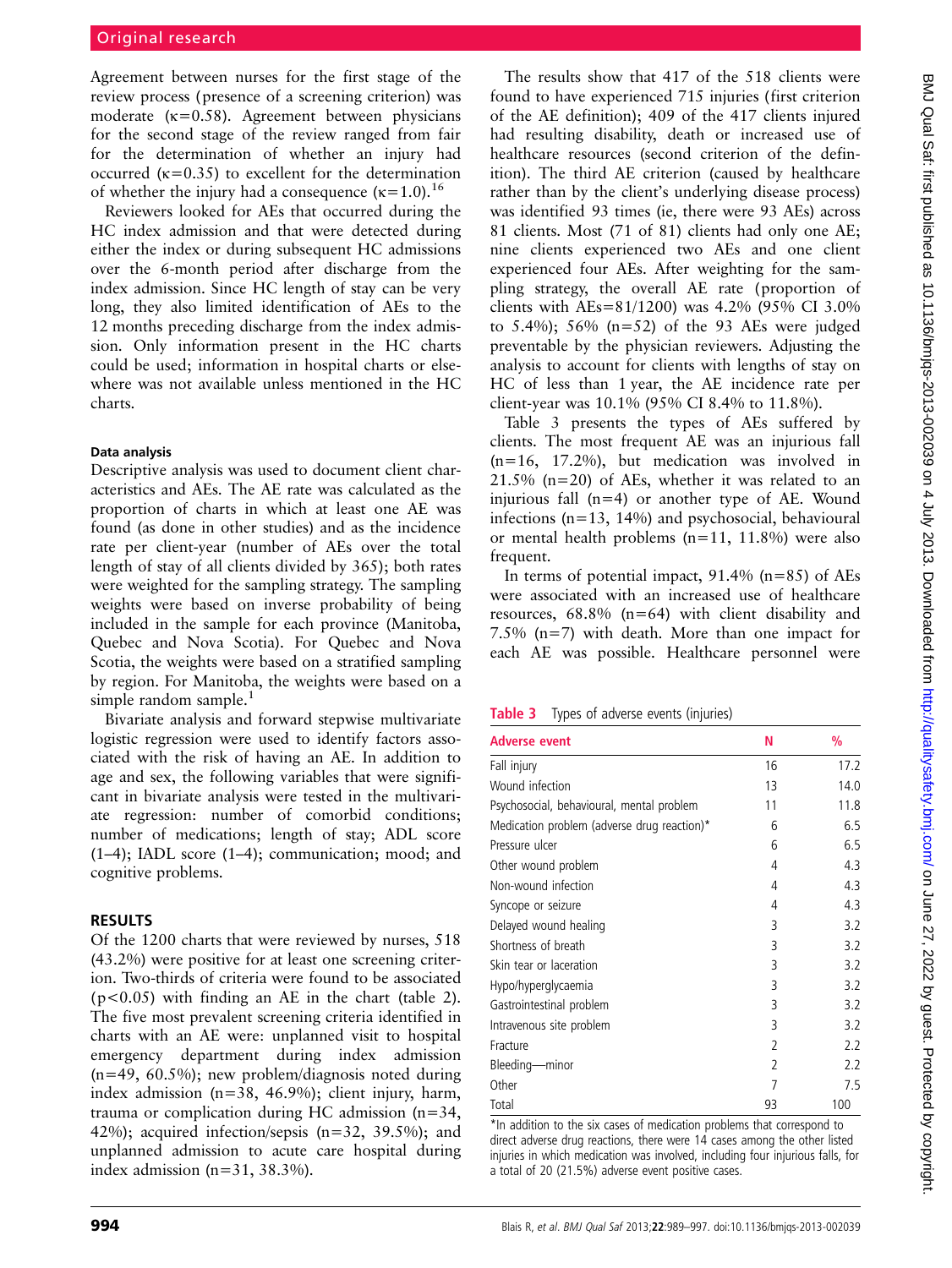judged by physician reviewers to have contributed to the occurrence of the AE (a rate of 4 or higher on the six-point causation scale) in  $46.2\%$  (n=43) of AEs, informal caregivers in 20.4% (n=19) of AEs and clients in  $48.4\%$  (n=45) of AEs. Two or three of those types of people were involved in  $14\%$  (n=13) of AEs.

Some characteristics of clients who experienced an AE differed significantly compared with non-AE clients. The characteristics significantly ( $p \le 0.05$ ) related to AEs are age, difficulty with communication, cognitive problems, mood and behaviour problems, IADL and ADL scores, functional status, pain, history of falls, number of medications and number of comorbid conditions (Table 1 presents the statistically significant variables; online supplementary appendix table 1 presents all variables tested). When these significant characteristics were tested together in a logistic regression analysis, only two remained statistically significant: the number of comorbid conditions which increased the risk of experiencing an AE by 15% for each additional comorbid condition a client had (OR 1.15; 95% CI 1.05 to 1.26); and the IADL score when the risk of having an AE increased by 54% with each increase in level of the four-point IADL score (ie, as the client becomes more dependent) (OR 1.54; 95% CI 1.16 to 2.04). The final model is shown in Table 4; its strength is reflected by the C statistic (0.672; 95% CI 0.613 to 0.732) and the goodness of fit (p=0.659).<sup>17</sup>

Finally, in the first stage of review, nurse reviewers checked if there was indication in the chart that an incident report was filled out by healthcare professionals. Only 17.3% ( $n=14$ ) of the 81 charts in which an AE was found contained documentation of an incident report, while  $4.8\%$  (n=54) of charts without an AE did. More specifically, for the most common types of AEs, documentation regarding incident report generation was present in  $6.2\%$  (n=1) of charts with a fall injury,  $7.7\%$  (n=1) of charts with a wound infection, 27.3% (n=3) of charts with a psychosocial, behavioural or mental health problem and 33.3%  $(n=2)$  of charts in which a medication problem was found.

# **DISCUSSION**

This is the first study to assess AEs among HC clients across different regions of Canada using chart review. In contrast with some previous studies<sup>7 18 19</sup> we considered all age groups, all medical conditions and all types of AEs, including psychosocial and mental-health-related AEs. We found that the proportion of clients who experienced an AE was 4.2% (95% CI 3.0% to 5.4%). This rate is much lower than the 13% found in Ontario<sup>6</sup> and in the USA.<sup>12</sup> However, we went beyond the calculation of a simple proportion of clients experiencing an AE: we took into consideration the 'exposure' time of clients, that is, the length of HC stay, and calculated an AE incidence rate per client-year. We think this measure is an improvement on previous calculations and should be applied in future studies. Our AE incidence rate per client-year was 10.1% (95% CI 8.4% to 11.8%). This is higher than the annual incidence rate of 5.5% observed in Winnipeg.<sup>7</sup> These different rates may be due to differences in HC services, client characteristics and/or the methods used to assess the charts.<sup>6</sup>

Injurious falls were among the most common AEs found in this study and in other studies whether the methodology was based on chart review<sup>67</sup> or secondary data analysis.<sup>8</sup> We noted a particular issue with medication problems. Medication errors can cause direct and immediate adverse drug reactions (eg, rash) and we found six such cases among the 93 AEs. However, we were able to identify 14 additional cases in which a medication error contributed to another type of AE (eg, a medication caused dizziness that provoked a fall; a client refused to take prescribed medication and developed a psychotic episode). The role of medication in such AEs cannot be established by analysing secondary data alone; this underlines the need for expert review of client charts to identify the causal chain, provided sufficient information is available in the charts.

Our study shows that clients with more comorbid conditions (ie, more complex cases) and those who had a higher score for IADL, (ie, those who were more functionally vulnerable), were at greater risk of experiencing an AE. This finding is consistent with

| Table 4 Multiple logistic regression of variables associated with the risk of experiencing an adverse event |  |  |  |  |  |
|-------------------------------------------------------------------------------------------------------------|--|--|--|--|--|
|                                                                                                             |  |  |  |  |  |

|                                                                         | Wald    |         |        | 95% CI |             |  |
|-------------------------------------------------------------------------|---------|---------|--------|--------|-------------|--|
| Variable*                                                               |         | p Value | Exp(B) | Low    | <b>High</b> |  |
| Number of comorbid conditions                                           | 8.879   | 0.003   | 1.15   | 1.05   | 1.26        |  |
| IADL scoret                                                             | 8.694   | 0.003   | 1.54   | 1.16   | 2.04        |  |
| Intercept                                                               | 101.805 | 0.000   |        |        |             |  |
| C statistic=0.672 (95% CI 0.613 to 0.732)<br>Goodness of fit: $p=0.659$ |         |         |        |        |             |  |

\*Variables tested were age, sex, number of comorbid conditions, number of medications, length of stay, ADL score, IADL score, communication, mood and cognitive problems.

†IADL, instrumental activities of daily living. Score ranged from 1 (independent) to 4 (dependent).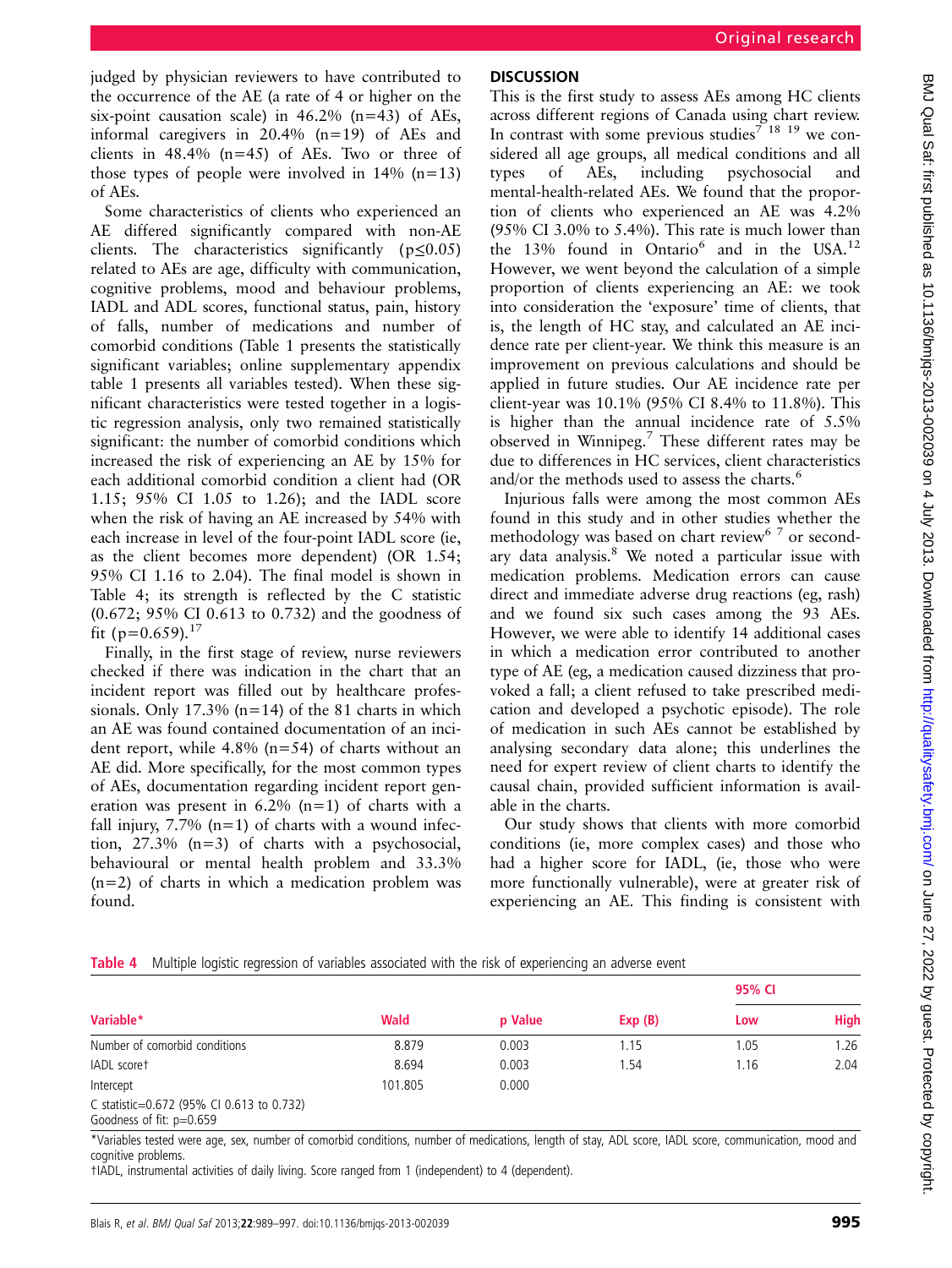the results of other studies of HC safety $612$  and hospital safety.<sup>1</sup> However, beyond clients' conditions, being cared for at home poses particular challenges for client safety since a significant portion of care is provided by the clients themselves and their caregivers, and not by healthcare professionals. This is reflected in the physician reviewers' determination that clients contributed to the occurrence of 48.4% of AEs, informal caregivers to 20.4% of AEs, while healthcare personnel contributed to the causation of 46.2% of AEs. This tri-partite contribution to AE causation is consistent with the findings of the Ontario study $6$  of contributing sources and suggests that safety in HC is dependent upon clients and informal caregivers being aware of risks and possessing the skills to mitigate those risks, as well as HC staff. The complex dynamic of care that occurs when providing service in the home may not be as easily amenable to risk reduction as care in more controlled care environments, such as hospitals. This study provides HC programmes with the evidence of where the incidence of AEs is greatest and what the consequences can be. The results can help effectively target education for staff, clients and informal caregivers to improve safety procedures and quality of care.

Our study showed that a small minority of charts (17.3%) in which an AE was found contained documentation that an incident report was filled out by healthcare professionals. This low proportion may be due to the fact that including an incident report (or a copy of it) in a client chart might not be compulsory in all HC programmes or that the incident reporting system does not allow for the linkage of incident reports with client charts. However, in at least one of the provinces studied here there is a requirement to place a copy of the incident report in the chart but the documentation of incident reports in charts with an AE was still low (14.8%). Beyond organisational policies, many reasons have been proposed to explain low incident reporting in institutionalised settings, including unclear or inadequate forms, lack of feedback on reporting, fear of personal consequences and lack of time to fill out forms.<sup>20–22</sup> These same factors might apply in HC. In addition, the fact that 4.8% of cases without an AE contained evidence that an incident report was completed suggests that what is reported does not necessarily correspond to the definition of an AE that was used in this study and that HC programmes may have different criteria for generating incident reports. This finding also suggests that it would be beneficial for HC agencies to develop a national standard for what the processes for reporting AEs should be.

This study has a number of limitations. First, as with most other studies that used the same two-stage review method, charts that were not screened positive by nurses were not reviewed by physicians. It is thus possible that some of these cases may have

experienced an AE, yet the list of screening criteria used was quite extensive; thus the likelihood that a chart without any of these criteria contained information indicating that there was an AE may be quite low, however human factors such as reviewer fatigue and temporal trending may affect the sensitivity with which the screening criteria were identified. Second, it is possible that information relevant to client safety may not be present in client charts either because healthcare providers are not always present with the client and hence do not observe an AE, or they are not mandated to record it in the chart. Third, although inter-rater reliability was comparable to that of other HC<sup>6</sup> or hospital studies<sup>1 3 5</sup> using the same methodology, it was far from perfect on some dimensions. This suggests that professional judgment was not clear cut based on documentation available and given the complexity of care environment/dynamics of providing care in the home. Fourth, the fact that the number of cases with each type of AE was rather low limits the possibility of finding specific risk factors. For example, the risk factors associated with injurious falls is probably different from those associated with wound infections. Our analysis combined all AEs. A much larger sample would be needed to assess the risk factors associated with each type of AE and the specific actions that might reduce the likelihood of AEs occurring. Fifth, not all information regarding other types of healthcare received by HC clients (eg, physician and pharmacist care) was available in the charts, so it was not possible to detect all AEs that led to emergency room visits or hospital admissions. An inter-sectoral electronic client chart that records a more complete history of healthcare use (including physician visits, emergency room visits, acute care and long-term care facility admissions) would allow for a better assessment of client care safety.

This study has expanded the breadth of safety in healthcare research by providing evidence of AEs that are relevant to HC. However, HC programmes vary across Canadian provinces in many ways (eg, governance and organisation, services, including roles of professional and non professional staff, quality and accountability, conceptions of safety, etc.).<sup>11</sup> Future research should document the programmes' specific elements and attempt to link them with indicators of AEs to identify which components of care in which contexts are safer for clients. This would help programmes select actions to take to improve HC safety.

## **CONCLUSION**

Client safety is an important issue in HC just as it is in institutionalised care. Sicker and more dependent clients are at a higher risk of experiencing an AE and special attention should be devoted to these subgroups. Moreover, unlike institutional settings, homes are not designed for healthcare and are not regulated environments; and healthcare personnel are not